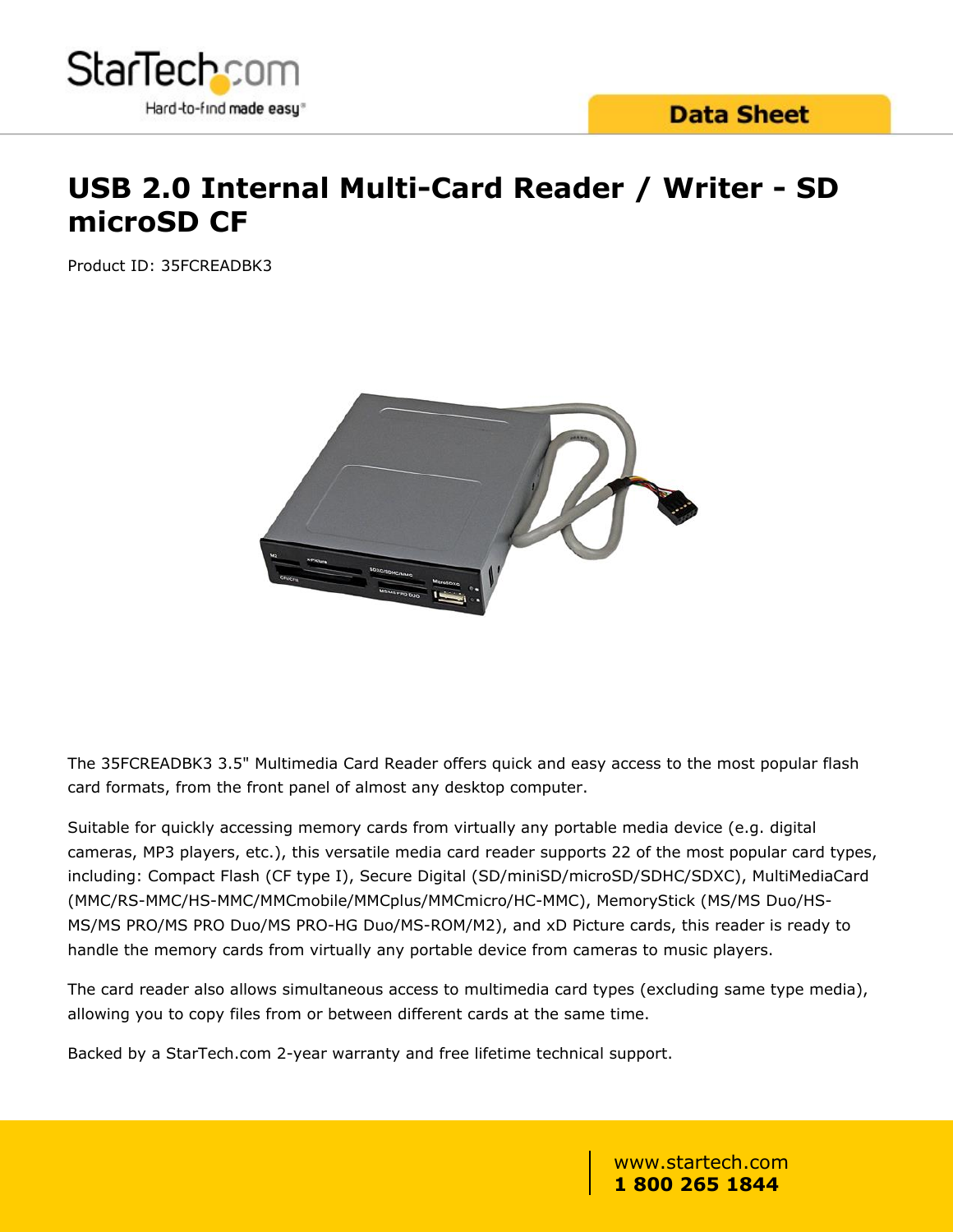

## **Data Sheet**

### **Certifications, Reports and Compatibility**











#### **Applications**

- Photographers who need to regularly transfer files from their camera memory card to a computer
- Transferring files to and from a variety of portable devices, each using a different memory card format

#### **Features**

- Supports CompactFlash type I, SD/miniSD/microSD/SDHC/SDXC, MMC/RS-MMC/HS-MMC/MMCmobile/MMCplus/MMCmicro/HC-MMC, MemoryStick (MS/MS Duo/HS-MS/MS PRO/MS PRO Duo/MS PRO-HG Duo/MS-ROM/M2), and xD Picture card
- Front panel USB port for convenient access
- Fits into any external 3.5in drive bay
- High Speed USB 2.0 compliant, with support for data transfer rates up to 480 Mbps
- Powered directly from the USB connection
- Durable metal enclosure
- Power/Activity LED indicator
- Connects internally to a 9-pin USB motherboard header via included cable that the contract of the contract of the contract of the contract of the contract of the contract of the
- Plug and Play compatible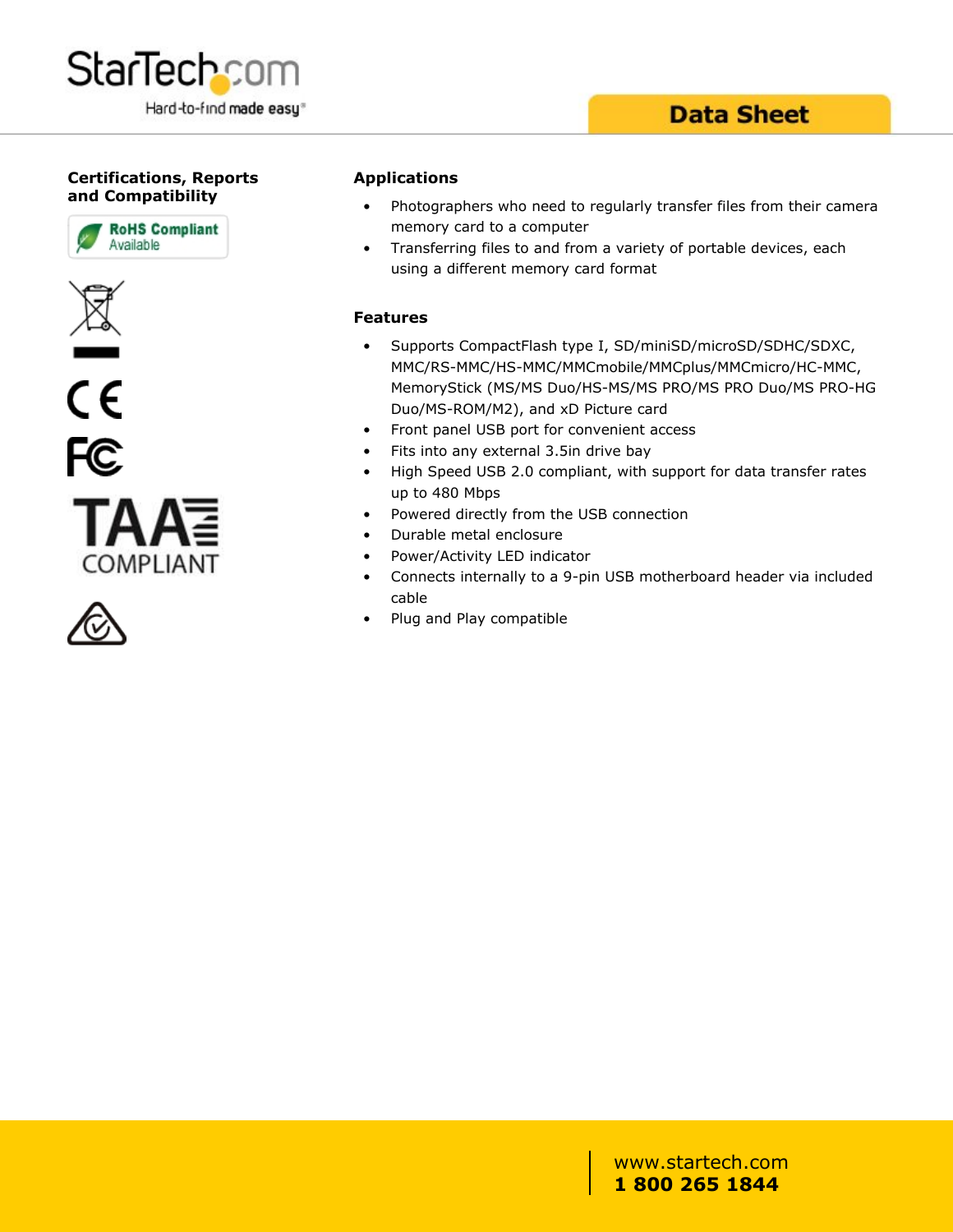

### Hard-to-find made easy<sup>®</sup>

# **Data Sheet**

|                                               | Warranty                      | 2 Years                                                              |
|-----------------------------------------------|-------------------------------|----------------------------------------------------------------------|
| <b>Hardware</b>                               | Chipset ID                    | ITE - 1336                                                           |
| Performance                                   | Memory Media Type             | CF (Compact Flash I Card)                                            |
|                                               |                               | HS-MMC, HC-MMC (High Speed/High Capacity Multimedia<br>Card)         |
|                                               |                               | HS-MS (High Speed Memory Stick)                                      |
|                                               |                               | M2 (Memory Stick Micro)                                              |
|                                               |                               | <b>Memory Stick</b>                                                  |
|                                               |                               | microSDHC (Micro Secure Digital High Capacity)                       |
|                                               |                               | Mini-SD, Micro-SD (Mini/Micro Secure Digital)                        |
|                                               |                               | MS Duo, MS Pro Duo, MS Pro-HG Duo                                    |
|                                               |                               | Multi Media Card                                                     |
|                                               |                               | RS-MMC (Reduced Size Multimedia Card)                                |
|                                               |                               | SD/MMC (Secure Digital/Multimedia Card)                              |
|                                               |                               | SDHC (Secure Digital High Capacity)                                  |
|                                               |                               | SDXC (Secure Digital eXtended Capacity)                              |
|                                               |                               | xD (Extreme Digital) Picture Card                                    |
| Connector(s)                                  | Connector Type(s)             | 1 - IDC (10 pin, Motherboard Header)                                 |
|                                               | <b>External Ports</b>         | 1 - CompactFlash (50 pin) Slot                                       |
|                                               |                               | 1 - Memory Stick / Memory Stick Pro Slot                             |
|                                               |                               | 1 - Memory Stick Micro (M2) Slot                                     |
|                                               |                               | 1 - MiniSD / MicroSD / MMC Slot                                      |
|                                               |                               | 1 - SD / MMC Slot                                                    |
|                                               |                               | 1 - USB Type-A (4 pin) USB 2.0                                       |
|                                               |                               | 1 - xD-Picture Card Slot                                             |
| <b>Software</b>                               | OS Compatibility              | OS independent; No software or drivers required                      |
| <b>Special Notes /</b><br><b>Requirements</b> | <b>Note</b>                   | Simultaneous card access is limited to different media card<br>types |
|                                               | System and Cable Requirements | Available internal 9-pin USB motherboard header                      |
| <b>Indicators</b>                             | LED Indicators                | 1 - Power/Activity                                                   |
| <b>Power</b>                                  | Power Source                  | USB-Powered                                                          |
| <b>Environmental</b>                          | Humidity                      | 15~85%                                                               |